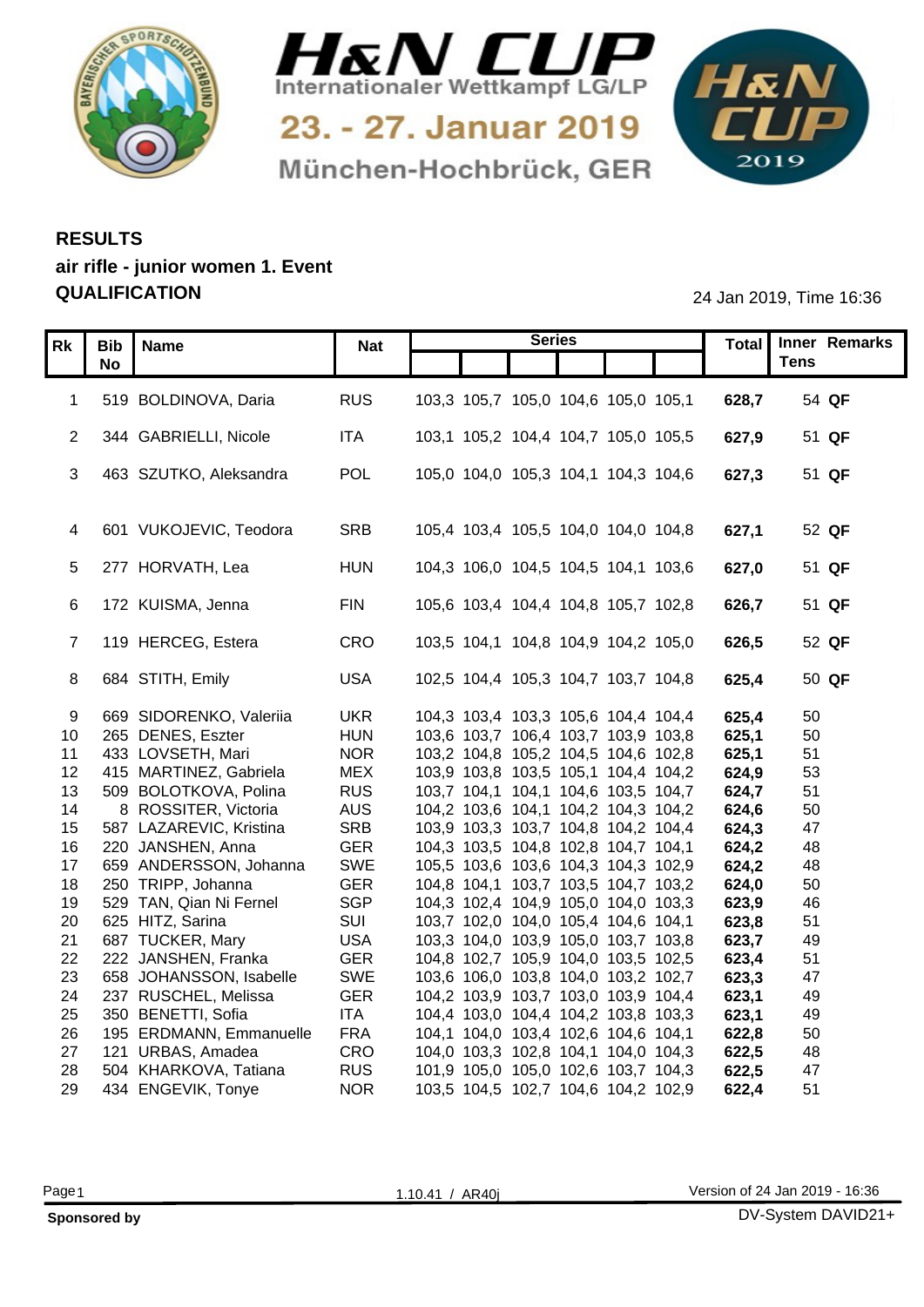



München-Hochbrück, GER

1&N 

## **RESULTS air rifle - junior women 1. Event QUALIFICATION** 24 Jan 2019, Time 16:36

|     | Rk   Bib   Name                 | <b>Nat</b> | <b>Series</b>                       |  |       | Total Inner Remarks |  |
|-----|---------------------------------|------------|-------------------------------------|--|-------|---------------------|--|
|     | <b>No</b>                       |            |                                     |  |       | <b>Tens</b>         |  |
|     |                                 |            |                                     |  |       |                     |  |
| 30  | 346 CECCARELLO, Sofia           | ITA        | 103,9 104,9 103,9 102,1 103,1 104,3 |  | 622,2 | -47                 |  |
| 31  | 461 BYKOWSKA, Weronika          | POL        | 102,0 104,7 104,1 103,6 104,3 103,4 |  | 622,1 | 48                  |  |
|     | 32 278 GASPAR, Lalita           | <b>HUN</b> | 104,8 103,0 101,8 104,2 102,8 105,4 |  | 622,0 | -47                 |  |
| 33  | 193 JEANNOT, Marine             | <b>FRA</b> | 104,1 103,5 102,8 104,2 103,0 104,4 |  | 622,0 | 48                  |  |
| 34  | 51 BACK, Antonia                | <b>BAY</b> | 103,2 104,2 102,6 103,5 104,1 104,1 |  | 621,7 | 45                  |  |
| 35  | 355 TAKAGI, Aoi                 | <b>JPN</b> | 102,4 103,8 104,4 104,2 103,1 103,8 |  | 621,7 | 40                  |  |
| 36  | 528 NASSARUDDIN, Nurul Sy       | SGP        | 104,4 103,3 102,5 103,7 104,6 103,0 |  | 621,5 | 50                  |  |
| 37  | 627 SUREMANN, Lisa              | SUI        | 103,0 103,9 103,1 103,0 104,6 103,7 |  | 621,3 | -47                 |  |
| -38 | 76 VERRET, Jolien               | <b>BEL</b> | 104,2 103,4 103,6 104,6 103,5 102,0 |  | 3,621 | 44                  |  |
| 39  | 194 MULLER, Oceanne             | <b>FRA</b> | 103,7 103,3 102,0 101,8 104,8 105,2 |  | 620,8 | 44                  |  |
| 40  | 155 BRABCOVA, Karolina          | <b>CZE</b> | 102,6 105,4 104,5 102,2 101,7 103,8 |  | 620,2 | 44                  |  |
| 41  | 52 ZIRFAß, Alisa                | <b>BAY</b> | 101,9 101,7 103,2 104,8 103,9 104,6 |  | 620,1 | 43                  |  |
| 42  | 442 REKSTEN, Johanna            | <b>NOR</b> | 104,8 102,6 101,0 103,0 105,1 103,6 |  | 620,1 | -41                 |  |
| 43  | 530 TAN, Wanqing Mervell        | <b>SGP</b> | 103,2 102,5 104,4 104,2 102,6 102,5 |  | 619.4 | 4 <sup>′</sup>      |  |
| 44  | 510 DEREVIAGINA, Anastasiia RUS |            | 103,5 103,8 102,9 104,4 102,2 102,5 |  | 619,3 | 43                  |  |
| 45  | 367 HORINOUCHI, Ai              | <b>JPN</b> | 104,0 103,1 101,4 102,9 104,4 103,4 |  | 619,2 | 44                  |  |
| 46  | 152 BARTONICKOVA, Vlasta        | <b>CZE</b> | 104,5 104,0 102,2 100,7 103,3 103,2 |  | 617,9 | 42                  |  |
| 47  | 153 KOKOSKOVA, Daniela          | CZE        | 102,4 102,2 102,4 103,6 104,0 103,2 |  | 617,8 | 43                  |  |
| 48  | 432 STETTE, Karina              | <b>NOR</b> | 101,9 102,8 104,3 101,8 103,9 103,1 |  | 617.8 | 38                  |  |
| 49  | 54 MAIERHOFER, Ines             | <b>BAY</b> | 101,8 103,2 103,6 102,5 102,7 103,9 |  | 617,7 | -41                 |  |
| 50  | 597 KOLAREVIC, Marija           | <b>SRB</b> | 101,5 102,6 103,6 103,7 103,2 103,1 |  | 617.7 | 43                  |  |
| 51  | 465 GRZYBOWSKA, Julia           | POL        | 103,4 101,5 103,5 102,3 102,7 104,1 |  | 617,5 | 40                  |  |
| 52  | 24 KÖCK, Rebecca                | <b>AUT</b> | 103,1 101,6 105,7 101,7 101,0 104,3 |  | 617.4 | 42                  |  |
| 53  | 462 PIOTROWSKA, Julia           | POL        | 102,5 102,0 102,3 102,8 103,9 103,9 |  | 617.4 | 39                  |  |
| 54  | 321 ENGLER, Tal                 | <b>ISR</b> | 104,3 101,0 104,3 103,3 101,0 103,3 |  | 617,2 | 39                  |  |
| 55  | 626 ARNOLD, Sandra              | SUI        | 101,7 104,7 103,4 102,0 103,8 101,6 |  | 617,2 | 42                  |  |
| 56  | 354 IURA, Itsuki                | <b>JPN</b> | 103,9 101,7 102,8 101,7 103,6 103,4 |  | 617.1 | -41                 |  |
| 57  | 349 PARAVATI, Paola             | <b>ITA</b> | 101,4 102,1 103,6 105,0 103,2 101,7 |  | 617.0 | 39                  |  |
| 58  | 276 TOMA, Dorina                | <b>HUN</b> | 103,7 102,6 105,2 102,2 102,1 100,4 |  | 616,2 | 4 <sup>′</sup>      |  |
| 59  | 399 DZAPBAROVAITE, Marty LTU    |            | 101,9 100,9 104,1 101,5 104,1 103,6 |  | 616.1 | 40                  |  |
| 60  | 668 KOVAL, Vladyslava           | <b>UKR</b> | 104,5 104,3 104,6 100,7 102,0 100,0 |  | 616,1 | 40                  |  |
| 61  | 9 KOWPLOS, Katarina             | <b>AUS</b> | 103,5 100,5 102,7 104,2 103,2 101,9 |  | 616,0 | 42                  |  |
| 62  | 101 PALIUSHYK, Taisa            | <b>BLR</b> | 103,8 101,1 103,4 102,7 102,1 102,6 |  | 615,7 | 38                  |  |
| 63  | 556 HRASOVEC, Urska             | <b>SLO</b> | 101,8 101,9 103,8 103,8 100,6 103,7 |  | 615,6 | 40                  |  |
|     | 64 527 NG, Cecilia              | <b>SGP</b> | 99,7 101,3 102,9 103,3 104,1 103,7  |  | 615,0 | 39                  |  |
| 65  | 26 HAFNER, Lisa                 | <b>AUT</b> | 101,8 101,3 103,2 102,3 102,6 102,2 |  | 613.4 | 36                  |  |
| 66  | 391 RAMONAITE, Greta            | LTU        | 100,5 103,8 102,4 102,2 102,3 102,2 |  | 613,4 | 36                  |  |
|     | 67 120 GLAD, Melanie            | <b>CRO</b> | 103,2 101,0 101,5 102,4 101,3 103,6 |  | 613,0 | 32                  |  |